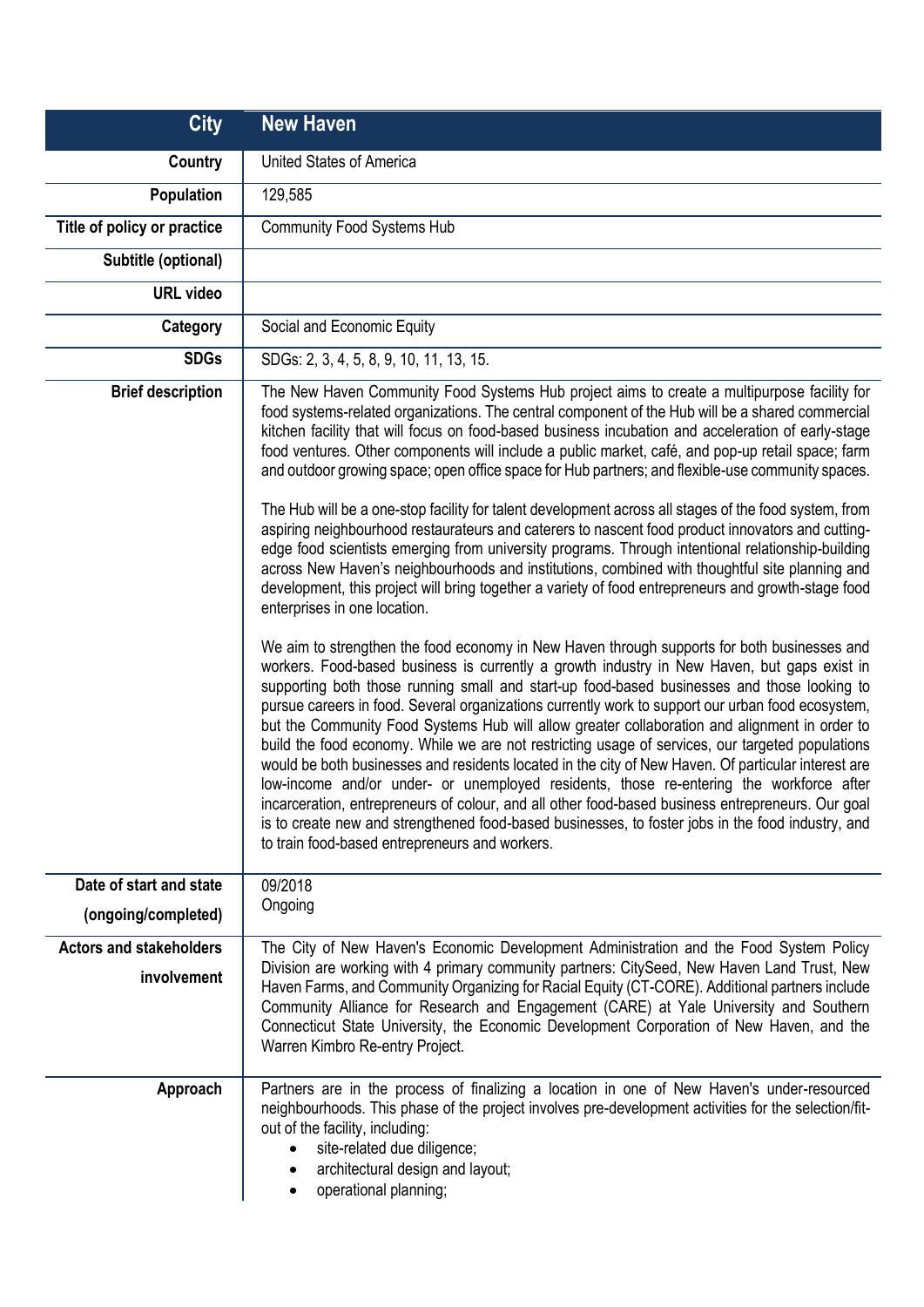|               | equipment purchases;<br>governance agreement.                                                                                                                                                                                                                                                                                                                                                                                                                                                                                                                                                                                                                                                                                                                                                                                                                                                                                                                                                                        |
|---------------|----------------------------------------------------------------------------------------------------------------------------------------------------------------------------------------------------------------------------------------------------------------------------------------------------------------------------------------------------------------------------------------------------------------------------------------------------------------------------------------------------------------------------------------------------------------------------------------------------------------------------------------------------------------------------------------------------------------------------------------------------------------------------------------------------------------------------------------------------------------------------------------------------------------------------------------------------------------------------------------------------------------------|
|               | Initially, we will prioritize food-based business incubation/acceleration and retail space where<br>participants can sell their products and services.                                                                                                                                                                                                                                                                                                                                                                                                                                                                                                                                                                                                                                                                                                                                                                                                                                                               |
| Innovation    | Geographically, to the best of our knowledge, this project is unique in North America for bridging<br>community-based food assets and programming across the entirety of the food system - particularly<br>for creating pipelines for under-/unemployed populations and those returning to society after<br>incarceration - in one facility.                                                                                                                                                                                                                                                                                                                                                                                                                                                                                                                                                                                                                                                                         |
|               | Methodologically, this project is not only bringing new, market-driven approaches to build a stronger<br>food economy in New Haven, it is aligning existing systems to better serve businesses and<br>residents. This includes aligning governmental and private efforts to support food businesses<br>through a focus on inclusive entrepreneurship. We are also utilizing a focus on social impact in order<br>to truly affect change across the food economy ecosystem. Focusing on long-term outcomes of<br>increased employment opportunities, access to healthy affordable foods, food security, and<br>community cohesion, this collaboration will lead to large-scale results including lower unemployment<br>rates, improved food-related health outcomes, and decreased violence.                                                                                                                                                                                                                          |
|               | We are localizing the SDGs related to hunger, health, education, gender, good jobs and inclusive<br>growth, innovation and infrastructure, reducing domestic inequalities, sustainable communities,<br>climate action, and biodiversity protection - all through urban food policy. This demonstrates the<br>cross-cutting nature of food systems - not just in relation to the global food system, but also in terms<br>of local food systems.                                                                                                                                                                                                                                                                                                                                                                                                                                                                                                                                                                      |
| <b>Impact</b> | We are building a commercial kitchen space. We will run food-based business accelerator<br>programming; create education and training programs in urban farming and food production; expand<br>opportunities for youth farm entrepreneurship and food-based business internships; train and<br>support food-based workers; and build retail and restaurant spaces that provide opportunities for<br>food-based businesses to sell and test their products and business models. We are locating our<br>commercial kitchen and retail market in a neighbourhood in need of revitalization and stabilization.<br>These supportive efforts will be coordinated to provide easily accessible and secure pathways for<br>both food-based entrepreneurs and workers. Our project is inherently community-minded and<br>equitable and provides economic opportunity and stability for vulnerable populations.                                                                                                                |
|               | We will measure process, outcome, and impact quantitatively and qualitatively. The evaluation will<br>be guided by the Whole Measures Community Food Systems (CFS) Fields and Practices framework<br>to address whole systems including social equity, civic engagement, ecosystem health, and<br>economic vitality and the USDA CFS Indicators of Success for short-term measures and outcomes.<br>The evaluation will include assessment of: 1) programs processes/outcomes; 2) impact on residents<br>(external systems change) 3) the effect of collaboration and streamlining systems (internal systems<br>change). Formative community feedback will ensure program redirection as needed.                                                                                                                                                                                                                                                                                                                     |
| Inclusion     | This project is a large, multi-year endeavour that began its conception stage nearly a decade ago.<br>This project has evolved as a response to market needs and increased community and political<br>demand for providing these services and supports. This project involves the active participation of<br>and partnership between two departments in the City of New Haven - Economic Development and<br>Food System Policy - and several civil society organizations - CitySeed, New Haven Land Trust,<br>New Haven Farms, and CT-CORE. Additionally, outside of these primary partners, our ongoing<br>strategy for Hub development includes public participation to create a vision for the community's<br>long-term and economic development goals; shared decision-making and strategies for the use of<br>spaces and resources; and network and community building to connect individuals and groups to<br>each other and to additional resources for implementation of these strategies and realizing this |